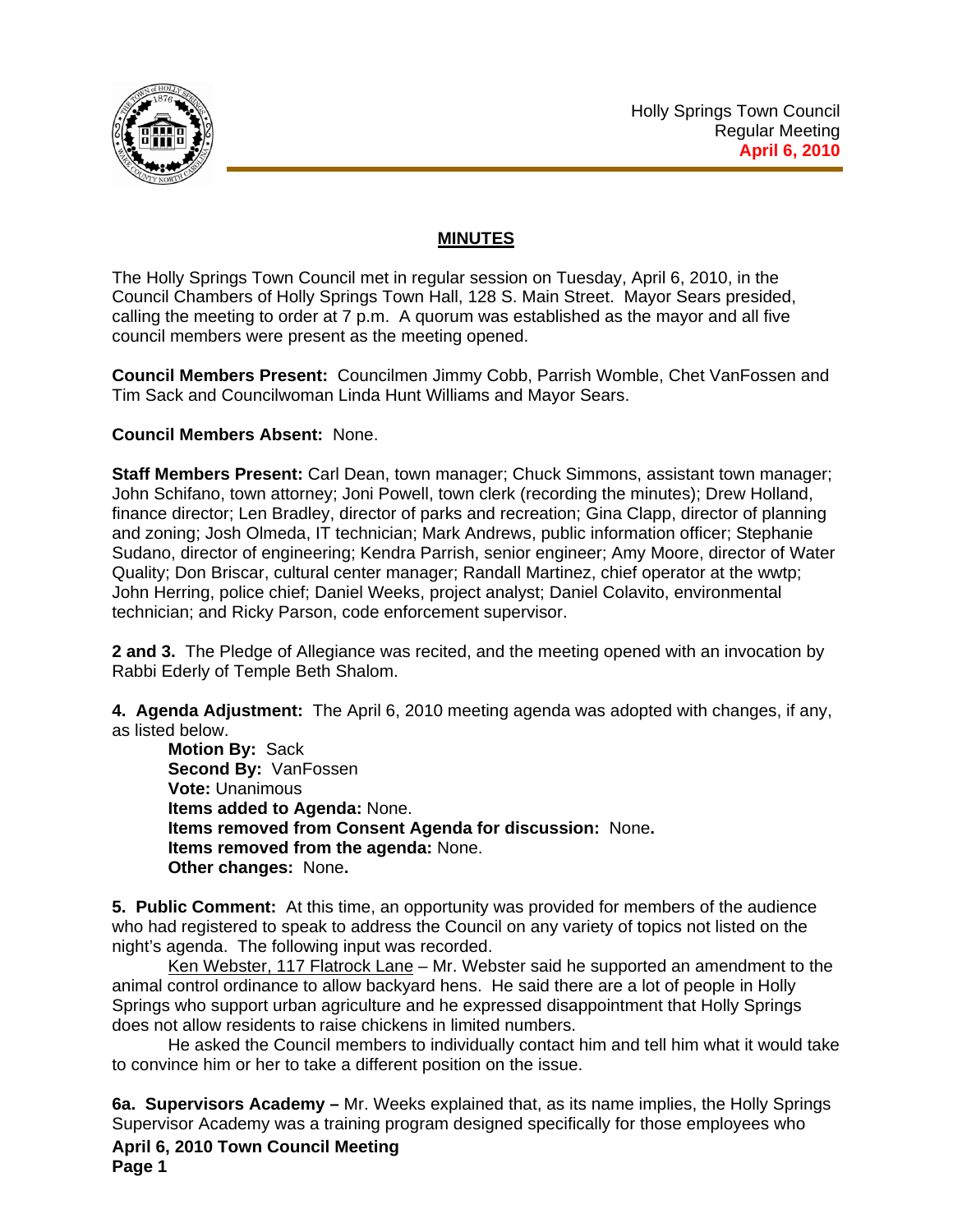supervise others (not including department heads or upper management) within the Town of Holly Springs. The Academy covered key supervisory competencies presented during six sessions, over an 18-week period. Topics included (1) Leadership Skills For Effective Supervision, (2) Coaching Employees, (3) Workers Compensation and Safety on the Job, (4) Hiring/Interviewing Skills and Performance Evaluations, (5) Local Government Finance 101, and (6) Discipline and Discharge. Each session drew 25-30 supervisors.

 Mr. Weeks said results from a survey conducted following the last session indicated that supervisors gained a lot of knowledge from the classes and also provided ideas for future supervisory training topics.

 Mr. Weeks recognized the supervisors who took part in the Academy. **Action:** None.

**7a. Public Hearing: Utley Creek Wastewater Treatment Plant –** Mr. Holland said that in order to borrow funds for the expansion of the wastewater treatment plant, the Town of Holly Springs must first obtain approval from the Local Government Commission. A step in that application process is to hold a public hearing to receive comments from citizens on the question of whether or not the town should seek installment financing (as opposed to other financing.)

 He said following the public hearing, the Council is asked to adopt Resolution 10-10, which states that the Town Council has determined certain findings of fact, including that installment financing is more desirable than other types of financing. The resolution also authorizes the filing of the LGC application.

 The Town intends to finance a portion of this project with one borrowing not to exceed \$10,000,000.

 He said having received financing terms from a number of different banks, staff recommends that the Council authorize the Town to enter into a loan agreement with BB&T for \$10,000,000 for a period of 18 years at an annual interest rate of 4.9% for expansion of the Utley Creek Wastewater Treatment Plant, pending approval of the LGC.

 He said adoption of Resolution 10-11 setting out the financing terms would accomplish that recommendation.

 With that explanation completed, Mayor Sears opened the public hearing to accept input. The following comments were recorded: None. There being no comments, the public hearing was closed.

 **Action #1:** The Council approved a motion to adopt Resolution 10-10 authorizing the filing of an application to the LGC for approval of a financing agreement to partially fund the expansion of the Utley Creek Wastewater Treatment Plant.

**Motion By:** VanFossen **Second By:** Womble **Vote:** Unanimous  *A* c*opy of Resolution 10-10 is incorporated into these minutes as addendum pages.*

 **Action #2:** The Council approved a motion to adopt Resolution 10-11 approving financing terms and authorizing the Town to enter into loan agreement with BB&T for \$10,000,000 for a period of 18 years at an annual interest rate of 4.9% for expansion of the Utley Creek Wastewater Treatment Plant, pending approval of the LGC.

**Motion By:** VanFossen **Second By:** Womble **Vote:** Unanimous  *A* c*opy of Resolution 10-11 is incorporated into these minutes as addendum pages.*

 **Action #3:** The Council approved a motion to adopt Resolution 10-12, a reimbursement resolution authorizing the Town to reimburse itself for expenditures in the Utley Creek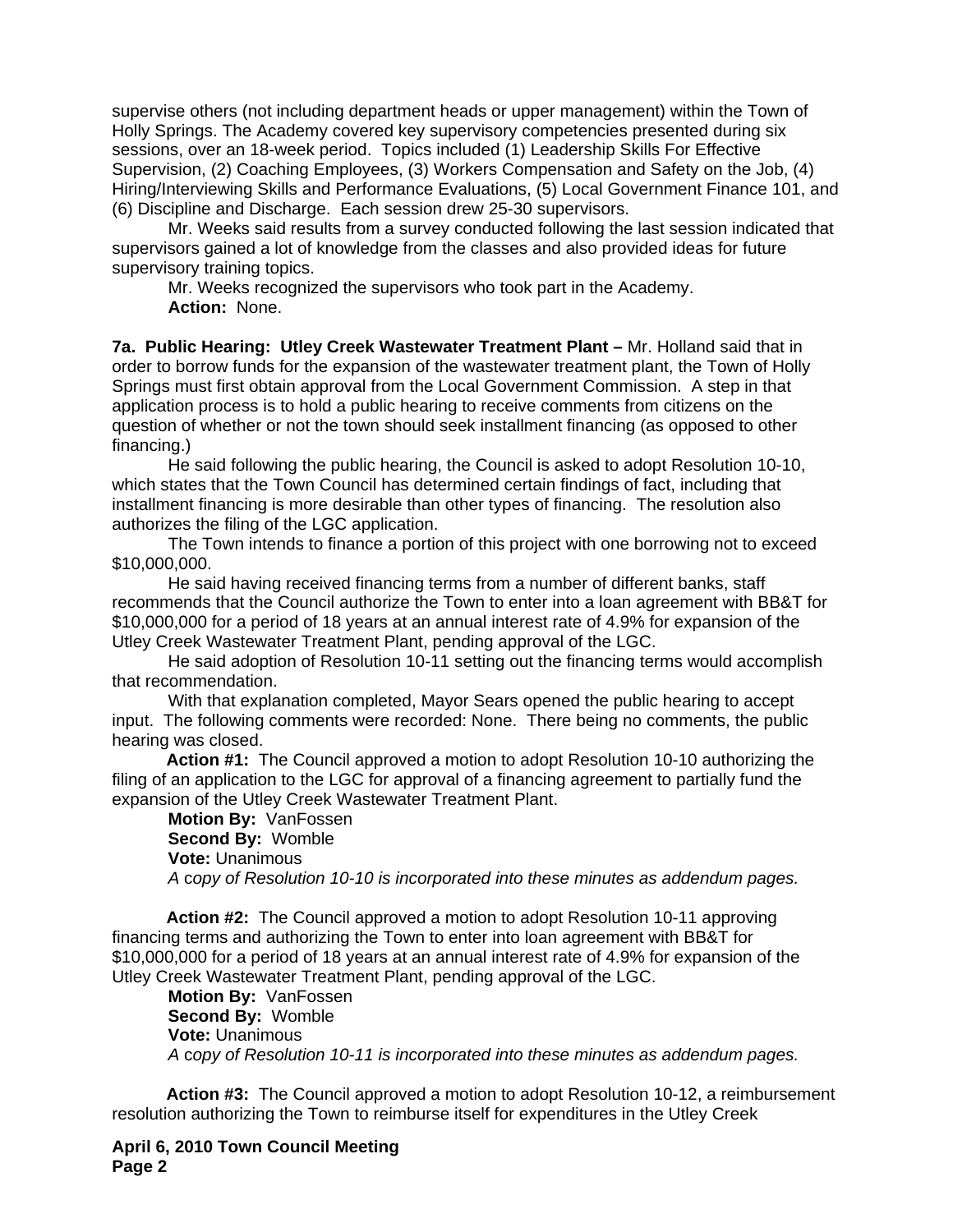Wastewater Treatment Expansion project prior to the loan's closing.

**Motion By:** VanFossen **Second By:** Womble **Vote:** Unanimous  *A* c*opy of Resolution 10-12 is incorporated into these minutes as addendum pages.*

**7b. Public Hearing: FY 2010-11 Pre-Budget –** Ms. Powell said the public has been invited via the Town's Web site and local media to provide comments on the Town's FY 2010-11 budget. Citizens have been invited to provide input as to what they feel are important programs, facilities or services.

 She said the purpose of the pre-budget preparation hearing is to give folks a chance to have input before the budget process actually begins instead of having to wait until the end of the process when it may not be feasible to make adjustments.

She noted that this hearing is being held in addition to  $-$  and not instead of  $-$  the public hearing that is required by law later in the budget process. That hearing is tentatively scheduled for May 18 or June 8, 2010.

With that explanation completed, Mayor Sears opened the public hearing to accept input. The following comments were recorded:

Hank Dickson, 504 Sandy Pointe Way – Mr. Dickson addressed the Council, speaking on behalf of the Golden Hawks Club, the athletic booster club of Holly Springs High School.

Mr. Dickson noted a number of reasons why he believes the GHC should receive favorable consideration when it applies for special program grant funding. He said he supported the Town's continuing to include funds in the budget to provide financial support to local nonprofit organizations.

*A copy of Mr. Dickson's written comments are incorporated into these minutes as addendum pages* 

Glenn Myrto, 408 W. Ballentine Street – Mr. Myrto addressed the Council, saying he feels there should be changes to how some of the town's fees are levied. He said, for instance, administrative fees in the enterprise fund should not be billed to him but included in the taxes he pays.

He asked Council members to examine the budget in detail and find these kinds of fees that he thinks should be lumped into services paid for by tax dollars.

He also asked the Town to consider getting ride of envelopes with cellophane windows, which cannot be recycled and cost more.

He also said he supports Town staff, but he criticized the Council for providing salary increases on merit and for cost of living. Instead, he said, the Council should take that money and provide a tax cut because taxpayers are hurting.

 Mayor Sears, in closing the public hearing, said he would support law enforcement programs in the budget.

Councilwoman Williams said she agreed that the Council should try to cut taxes, if possible.

**Action:** None.

**8a. National Pollutant Discharge Elimination System Phase II –** Mr. Colavito explained that the Engineering Department has created various storm water maps in support of the Town's National Pollutant Discharge Elimination System Phase II Storm Water Program. These include: a Town GIS Storm Drainage Map, a Citizen Complaint Map, a Storm Drain Marker Program Map and an update to the Stream Protection Plan.

He said the Town's NPDES Phase II Stormwater Permit mandates that the Town implement six minimum control measures:

- 1. Public Education and Outreach
- 2. Public Participation/Involvement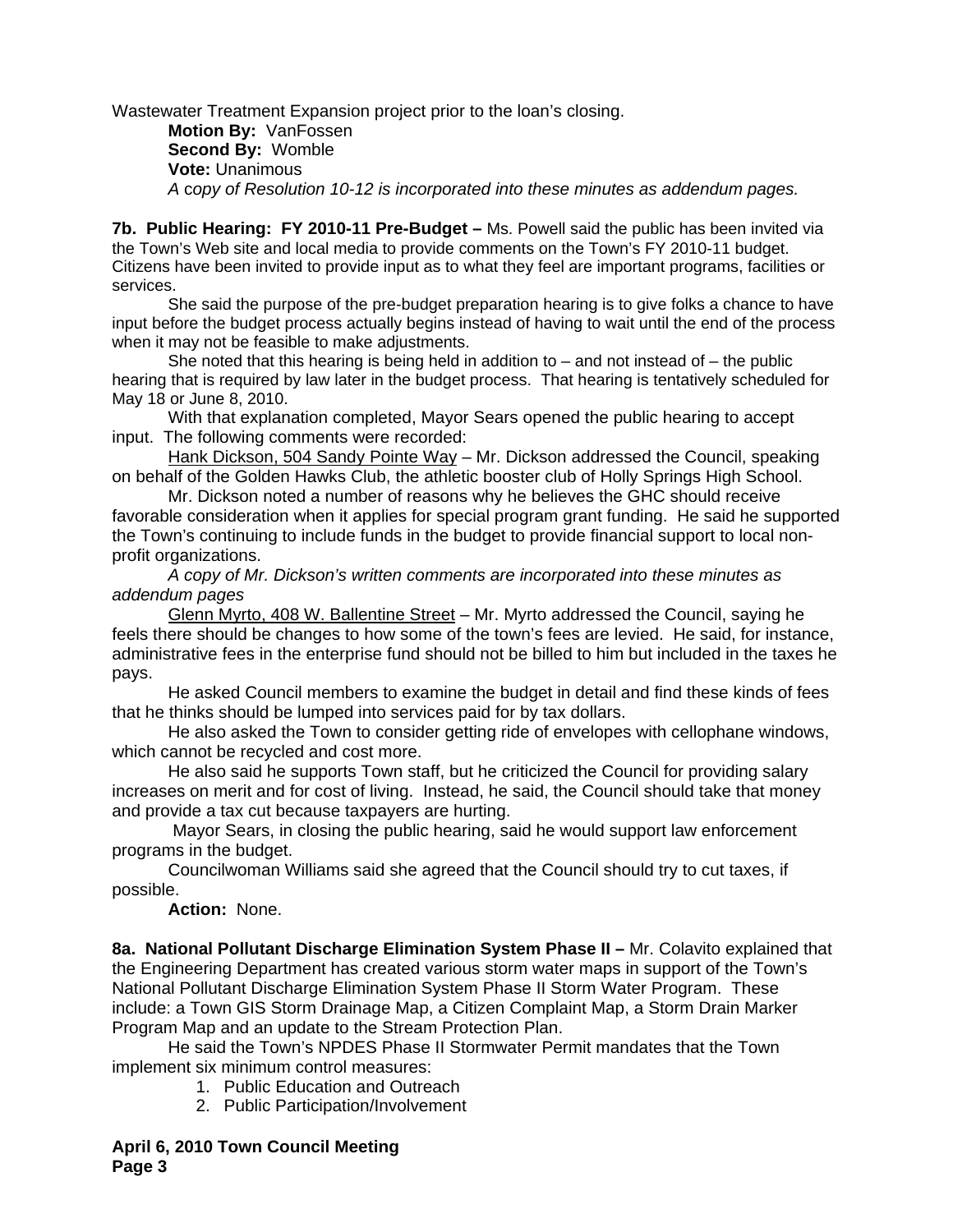- 3. Illicit Discharge and Elimination
- 4. Construction Site Runoff Control
- 5. Post-construction Runoff Control
- 6. Pollution Prevention/Good Housekeeping

Mr. Colavito explained the assortment of maps that have been prepared. **Action:** None.

**9. Consent Agenda:** The Council approved a motion to approve all items on the Consent Agenda. The motion carried following a motion by Councilman Sack, a second by Councilwoman Williams and a unanimous vote. The following actions were affected:

9a. Minutes – The Council approved minutes of the Council's regular meeting held on Aug. 18, 2009.

9b. Resolution 10-09 - The Council adopted Resolution 10-09 declaring certain personal property to be surplus to the needs of the Town and authorizing the disposal of said property. *A*  c*opy of Resolution 10-09 is incorporated into these minutes as addendum pages.*

9c. Hunt Center Renovation Change Order - The Council approved construction contract change orders in the Hunt Center renovation project, resulting in a contract amount increase of \$62,470.

9d. Alltel Lease Amendment - The Council approved a lease amendment to the Alltel contract for space on the Lee Street water tower and authorized the town manager to sign the lease agreement.

9e. Methodist Church Parking Lot Change Order #5- The Council approved construction contract change order No. 5 in the Methodist Church Downtown Parking Lot project, providing an extension of time on the project of 60 days.

9f. Budget Amendment, \$8,000 – The Council adopted an amendment to the FY 2009-10 budget in the amount of \$8,000 to receive additional grant proceeds for the Police Department. *A* c*opy of the budget amendment is incorporated into these minutes as addendum pages.*

9g. Budget Amendment, \$325 -- The Council adopted an amendment to the FY 2009-10 budget in the amount of \$325 to accept insurance proceeds for repairs of a police vehicle. *A*  c*opy of the budget amendment is incorporated into these minutes as addendum pages.*

9h. Holly Springs Business Park Pump Station Contract Change Order – The Council received the final change order for the Holly Springs Business Park Pump Station project for extra items needed on site, plus a deduction for liquidated damages for late project completion.

9i. Jordan Lake Partnership Amendment, Memorandum of Understanding – The Council approved amended articles in the Jordan Lake Partnership water supply Memorandum of Understanding.

**10a. Parking Time Limit Ordinance** – Mr. Schifano said pursuant to a request from Councilman Womble regarding establishing a time limit for parking on Center Street, this ordinance and resolution were created. In order to establish legally enforceable time restrictions on parking in a designated zone, the town council must first establish an ordinance, then designate a particular parking location as a time-limited zone.

 He said this item originally was placed on the March 16 agenda; however, in deference to Councilman Womble, who had requested the item but was absent on March 16, the Council tabled action until April 6.

 Mayor Sears said he had contacted some of the business owners on Center Street and of those he contacted, a few said they parked on Center Street but would no longer.

 There was much discussion about the added logistics there would be for the police department to enforce the two-hour limit.

 Councilman Womble said he felt there mere installation of the parking time zone signs would address the problem of motorists parking all day in front of business on Center Street.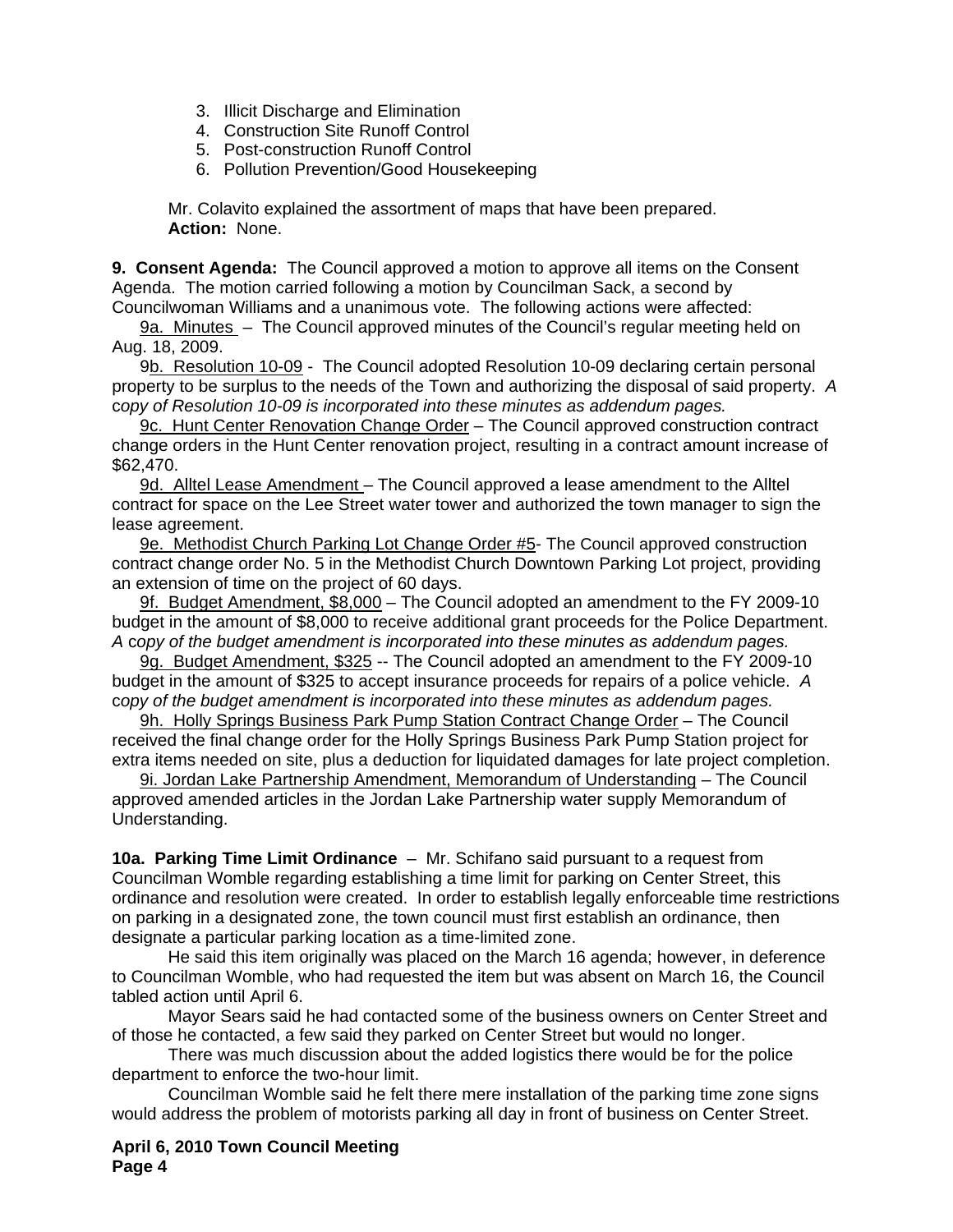He added the Town would not necessarily have to enforce the time limit unless there was a continuing problem.

**Action #1:** The Council approved a motion to adopt Ordinance 10-02 establishing a parking time zone on town streets.

**Motion By:** Sack

**Second By:** Williams

**Vote:** The motion carried, following a 4-1 vote. Councilmen Cobb, Womble and Sack and Councilwoman Williams voted for the motion. Councilman VanFossen voted against.

*A* c*opy of Ordinance 10-02 is incorporated into these minutes as addendum pages.*

Councilman VanFossen said if the Town were not going to enforce an ordinance, then he was against adopting it.

Councilman Womble said it would help flower shop owner Mr. Dewar, and signs would provide the deterrent needed.

Councilwoman Williams said she feels the Town should have the authority to designate certain streets with limited time parking; however, on the question of Center Street, she said she has driven by several times and has had no problem finding a place to park.

Councilman Sack said he has seen open spaces there as well. He suggested that the Council keep an eye on it and if a true problem is perceived, then the Council can take another look at it.

He added that if citizens experience problems, then they should communicate those issues to the Council. He said the businesses that are impacted also can report problems to the Council.

## **Action:** None.

**11a. No Parking Resolution --** Ms. Powell said at the request of Councilman Sack regarding establishing a no parking zone for the circle in front of the Cultural Center and in Sunset Oaks Subdivision in the vicinity of the water park, Resolution 10-13 was created. She said Resolution 10-13 also includes an area on Stinson Avenue that has been a problem area for the W. E. Hunt Community Center.

Mayor Sears noted that the Skygrove segment noted in the resolution probably should be limited to that portion of Skygrove in the vicinity of the water park and not the whole length of street.

 **Action:** The Council approved a motion to adopt Resolution 10-13 as amended designating certain areas as No Parking zones.

**Motion By:** Sack **Second By:** Williams **Vote:** Unanimous.

*A* c*opy of Resolution 10-13 is incorporated into these minutes as addendum pages. Note that Resolution 10-13 was amended later in the meeting to reflect suggestions made by residents of Marsh Landing.* 

**11b. Harris Lake Discharge Environmental Assessment** – Ms. Sudano said that recently, after months of effort, the Town received speculative limits from the North Carolina Department of Environment and Natural Resources Division of Water Quality for a possible wastewater discharge into Harris Lake.

 She said a wastewater discharge into Harris Lake is an alternative that the Town continues to pursue as it is staff's and management's opinion that it is the most economical and environmentally beneficial method of wastewater treatment for the citizens of Holly Springs. A report on this project was provided to the Town Council at the winter retreat.

 She said since receipt of the speculative limits letter just prior to the retreat, town staff has worked with consultants to develop a scope of work for the next step of securing approval of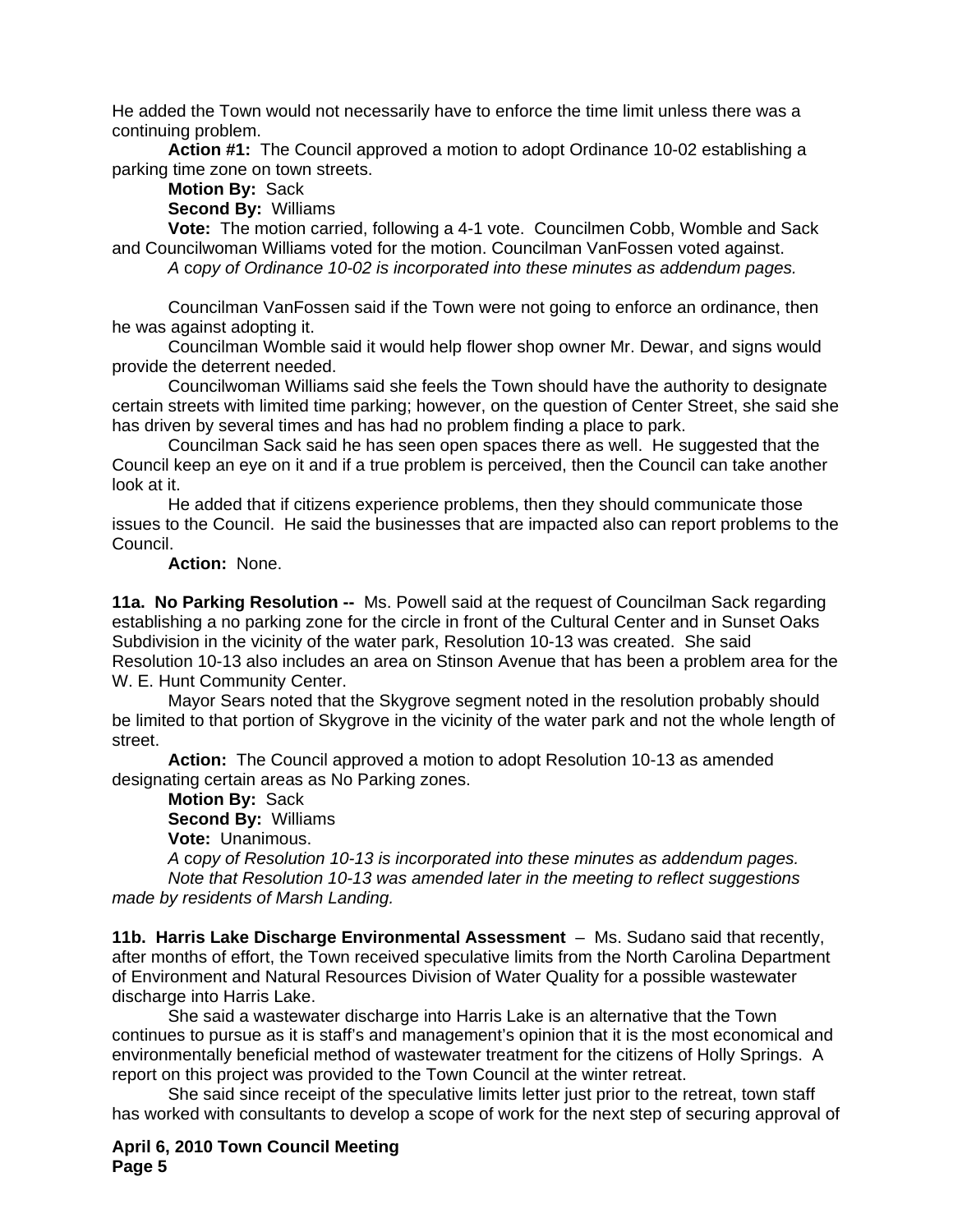such a discharge – an Environmental Assessment Amendment (EAA).

 The cost of the work would be \$64,000. Mr. Dean noted that the environmental assessment would be the first step in the Town's efforts to divert its wastewater treatment plant discharge into Harris Lake… a project that would save the town a minimum of \$20 million in costs over participation in the Western Wake Partnership.

 Ms. Sudano said that Davis, Martin and Powell (DMP) is the selected lead consultant for this project, with Carolina Eco Systems as a sub-consultant. DMP was the author of the first EA that is being amended and was, therefore, selected by staff and the manager for this work.

**Action:** The Council approved a motion to enter a contract with Davis, Martin and Powell at a cost of \$64,000, to prepare a Harris Lake discharge environmental assessment.

**Motion By:** Sack **Second By:** Womble **Vote:** Unanimous.

**11c. League's Municipal Environmental Assessment Coalition –** Ms. Sudano said in accordance with an Environmental Protection Agency mandate, the North Carolina Department of Environment and Natural Resources Division of Water Quality has initiated a review and modifications to the state's existing surface water quality standards, especially with respect to the various metals and nutrient chlorophyll-a.

 She said the N.C. League of Municipalities, recognizing the potential significant expense and impact on municipalities, has created a Municipal Environmental Assessment Coalition (MEAC) which will consist of a group of member municipalities that will fund a technical study, review and recommend regarding the proposed water quality standards changes.

 She said staff and management feel that participation in this initiative is particularly important as the potential impact to Holly Springs would be quite expensive. Expenses from the modifications could range from additional capital upgrades to the Town's wastewater treatment plant, more restrictive storm water program rules, additional development regulations such as expanded riparian buffers, and further restriction of biosolids land application practices.

 The League has requested both representation and a small financial commitment from any municipality that desires to participate. Costs are based upon population. Town staff and management believe that this is a very important committee to join and to support.

 The financial commitment totals \$1,000, with \$500 due now and \$500 due next fiscal year.

**Action:** The Council approved a motion to enter into an inter-agency agreement with the North Carolina League of Municipalities for Holly Springs to participate in the League's Municipal Environmental Assessment Coalition.

**Motion By:** Sack **Second By:** VanFossen **Vote:** Unanimous.

**12. Other Business:** Councilman Sack reminded the public that the Certificate of Need hearing for the operating rooms to be allocated is set for 12:30 p.m. April 19 at Cameron Village Regional Library. He noted that Rex is making a bid for two hospital beds for its urgent care facility in Holly Springs.

Mayor Sears reminded the public to respond to the 2010 Census.

**13. Manager's Report:** Mr. Dean advised the Council of the League's regional meeting set for April 13 in Lillington.

**14. Closed Session:** The Council approved a motion to enter into Closed Session, pursuant to NCGS 143-318.11(a)(4) to consult with the Town attorney regarding a matter of economic